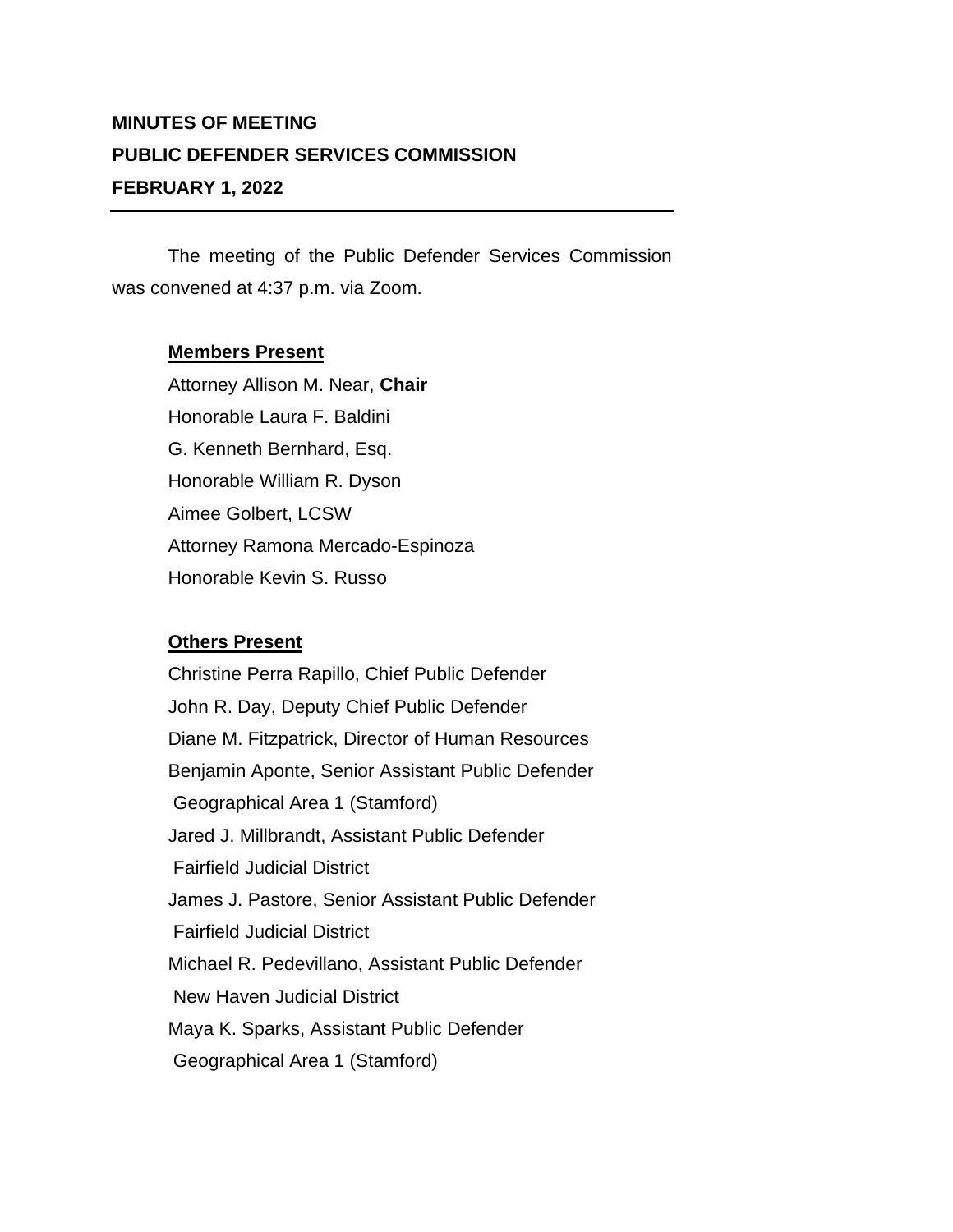Upon motion duly made and seconded, it was VOTED by majority of the Commission to approve the minutes of the January 11, 2022 meeting. APPROVAL OF MINUTES

Upon motion duly made and seconded, in accordance with the recommendation of the Chief Public Defender, it was VOTED by majority of the Commission to grant permanent status to Supervisory Assistant Public Defender, Pamela Nagy, Legal Services Unit, Office of Chief Public Defender, Waterbury, upon the successful completion of her probationary period. PERMANENT STATUS

Upon motion duly made and seconded, in accordance with the recommendation of the Chief Public Defender, it was VOTED by majority of the Commission to reappoint the following attorneys to a new four-year term: Assistant Public Defender, Marc McKay, Middletown Judicial District/Geographical Area 9, expiring on 2/2/2026; Assistant Public Defender, Megan Ocampo, Geographical Area 7 (Meriden), expiring on 2/26/2026; Senior Assistant Public Defender, Victoria Pells, Geographical Area 14 (Hartford), expiring on 2/26/2026; Supervisory Assistant Public Defender, Richard J. Perry, Geographical Area 21 (Norwich), expiring on 2/27/2026; and Public Defender, Damian Tucker, Hartford Judicial District, expiring on 2/27/2026.

Upon motion duly made and seconded, it was VOTED by majority of the Commission to go into Executive Session at 4:37 p.m. The reason for convening in Executive Session was in accordance with Section 1-200(6)(A) of the Connecticut General Statutes. EXECUTIVE SESSION

The Commission came out of Executive Session at 7:05 p.m.

ATTORNEY REAPPOINTMENTS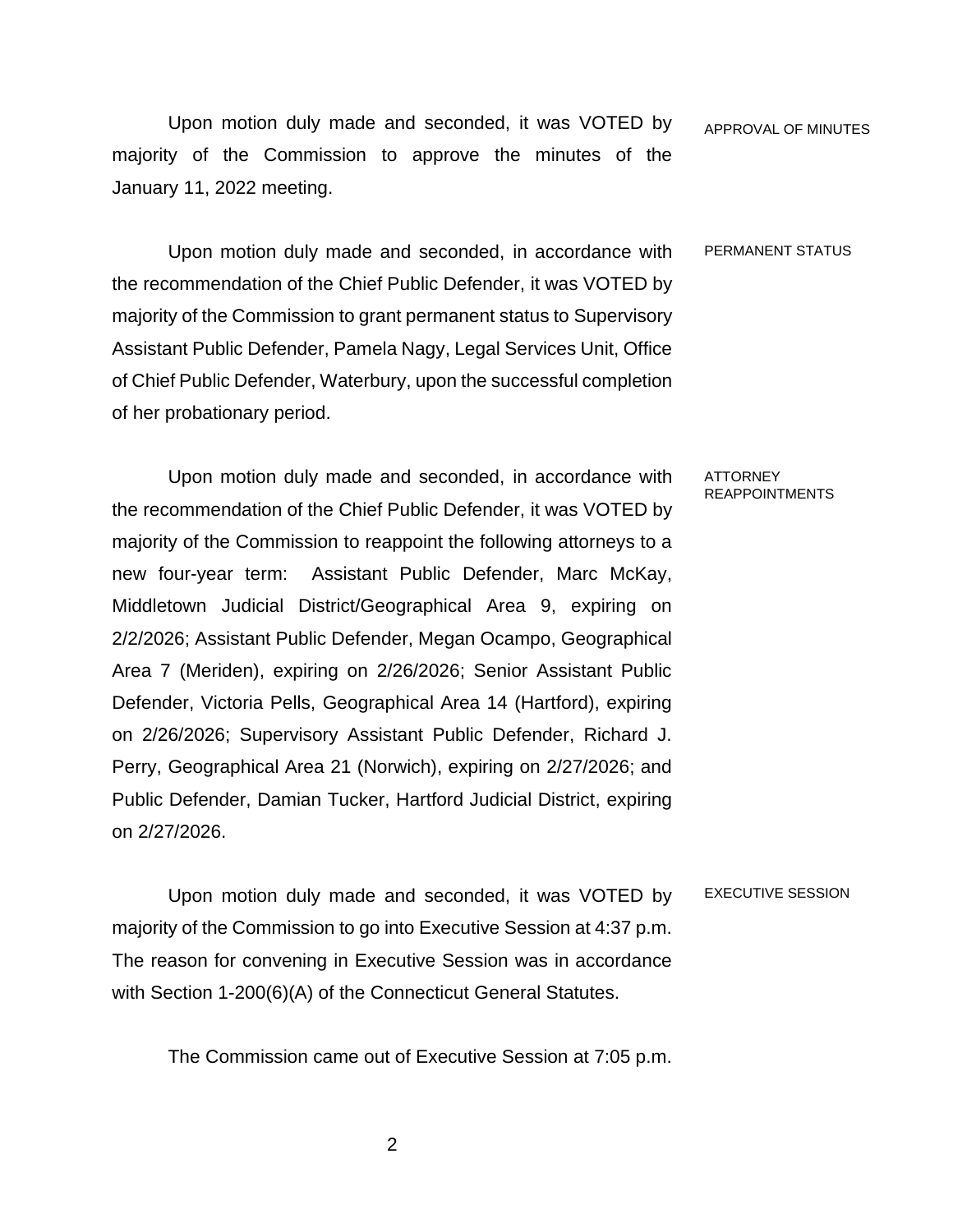Upon motion duly made and seconded, it was VOTED by majority of the Commission to appoint Greg Dion to the position of IT Systems Manager, Office of Chief Public Defender, Hartford.

Upon motion duly made and seconded, it was VOTED by majority of the Commission to ratify the appointment of Kate Kowalyshyn to the position of Systems Specialist, Office of Chief Public Defender, Hartford.

Upon motion duly made and seconded, it was VOTED by majority of the Commission to ratify the appointment of Yevgeniy Krayzman to the position of Systems Specialist, Office of Chief Public Defender, Hartford.

Upon motion duly made and seconded, it was VOTED by majority of the Commission to ratify the appointment of Kayla Handberry to the position of Social Worker I, Torrington Judicial District/Geographical Area 18.

Upon motion duly made and seconded, it was VOTED by majority of the Commission to ratify the appointment of Crystal A. Hammons to the position of Public Defender Secretary II, New Britain Juvenile Matters. RATIFICATION OF CRYSTAL A. HAMMONS

Upon motion duly made and seconded, it was VOTED by majority of the Commission to table the appointment of Public Defender, Fairfield Judicial District, until the next meeting. TABLING OF APPOINTMENT

Upon motion duly made and seconded, it was VOTED by majority of the Commission to table the appointment of Public TABLING OF APPOINTMENT

APPOINTMENT OF GREG DION

RATIFICATION OF KATE KOWALYSHYN

RATIFICATION OF YEVGENIY KRAYZMAN

RATIFICATION OF KAYLA HANDBERRY